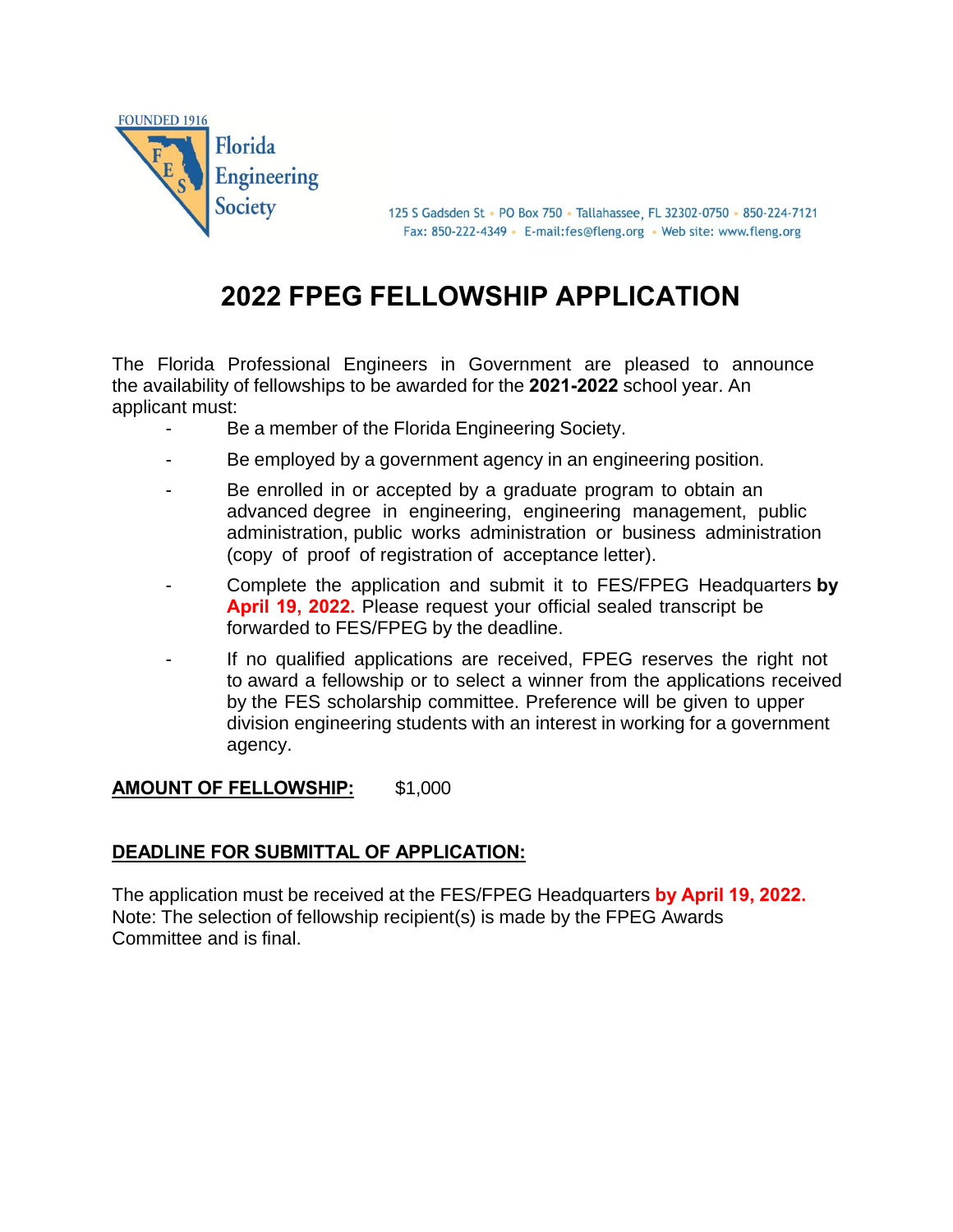

# **FLORIDA PROFESSIONAL ENGINEERS IN GOVERNMENT**

## **2022 Fellowship Application Form**

This fellowship is made available only to an individual who is presently a regular or student member of the Florida Engineering Society and employed by a governmental agency in an engineering position, who has obtained a Bachelor of Science or Bachelor of Engineering degree from an accredited engineering college, and is enrolled or in graduate school to obtain an advanced degree in engineering, engineering management, public administration, public works administration, or business administration.

| NAME: |                                                                                                                                                   |       |                                                                                  |  |
|-------|---------------------------------------------------------------------------------------------------------------------------------------------------|-------|----------------------------------------------------------------------------------|--|
|       | Last                                                                                                                                              | First | Middle                                                                           |  |
|       | Permanent Mailing Address: Management Contract Mailing Address: Management Contract Mailing Address:                                              |       |                                                                                  |  |
|       |                                                                                                                                                   |       |                                                                                  |  |
|       | Email Address: No. 2014 19:00 No. 2014 19:00 No. 2014 19:00 No. 2014 19:00 No. 2014 19:00 No. 2014 19:00 No. 2                                    |       |                                                                                  |  |
|       | Cell:_________________________                                                                                                                    |       |                                                                                  |  |
|       | Name of the school from which you received a Bachelor Degree:<br>,我们也不会有什么。""我们的人,我们也不会有什么?""我们的人,我们也不会有什么?""我们的人,我们也不会有什么?""我们的人,我们也不会有什么?""我们的人 |       |                                                                                  |  |
|       |                                                                                                                                                   |       | Transcript of Undergraduate Studies: Enclosed_________ Will Follow:_____________ |  |
|       |                                                                                                                                                   |       | What school are you attending or planning to attend: ___________________________ |  |
|       | Location: <u>www.common.common.common.common.common.common.common.common.common.com</u>                                                           |       |                                                                                  |  |
|       |                                                                                                                                                   |       |                                                                                  |  |
|       |                                                                                                                                                   |       |                                                                                  |  |

Name of government agency in which you are employed: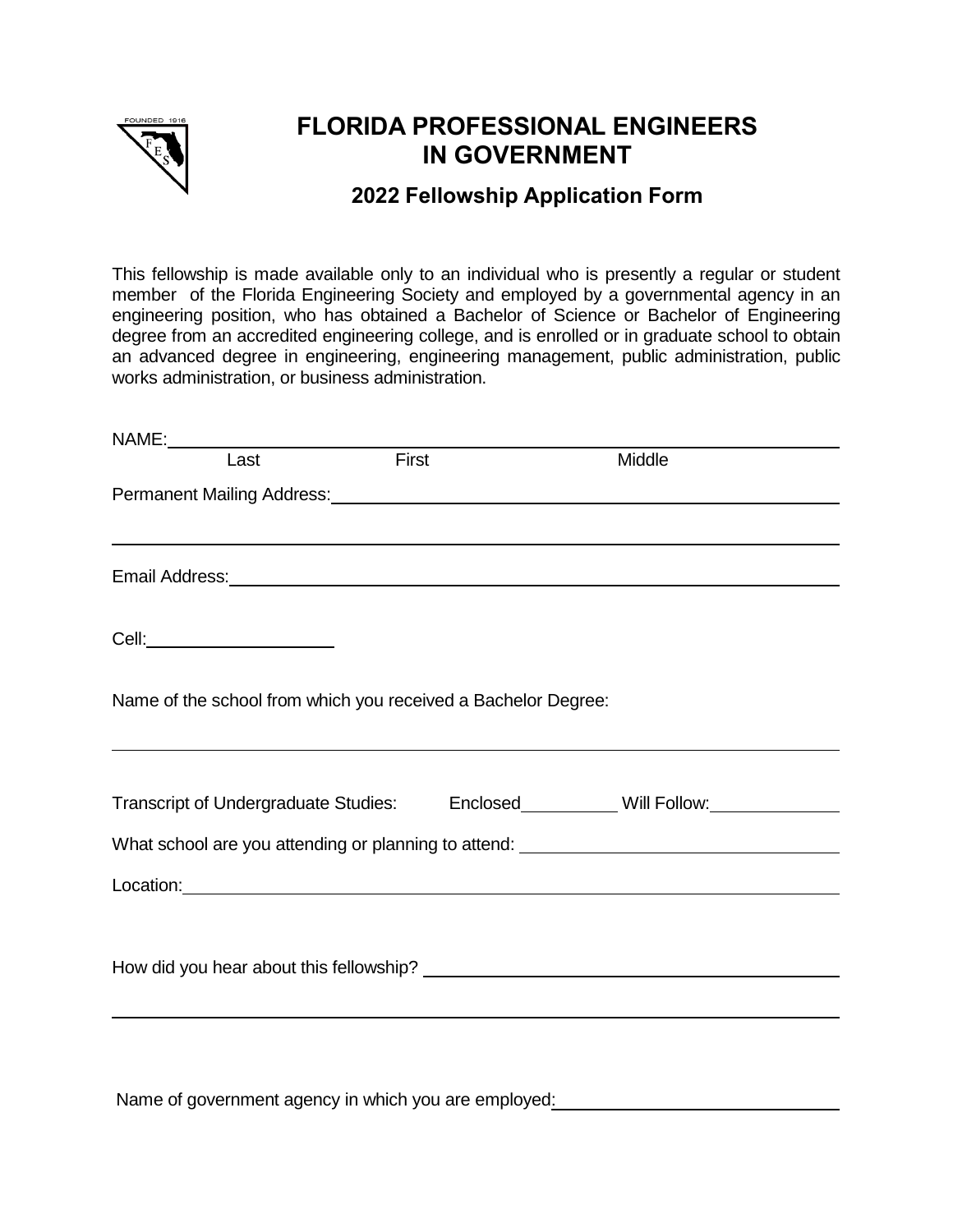| Agency Address: New York Changes and Changes and Changes and Changes and Changes and Changes and Changes and Changes and Changes and Changes and Changes and Changes and Changes and Changes and Changes and Changes and Chang |  |                                                                                                      |  |  |  |  |  |  |
|--------------------------------------------------------------------------------------------------------------------------------------------------------------------------------------------------------------------------------|--|------------------------------------------------------------------------------------------------------|--|--|--|--|--|--|
|                                                                                                                                                                                                                                |  |                                                                                                      |  |  |  |  |  |  |
|                                                                                                                                                                                                                                |  |                                                                                                      |  |  |  |  |  |  |
|                                                                                                                                                                                                                                |  |                                                                                                      |  |  |  |  |  |  |
| Briefly describe your job duties/requirements: _________________________________                                                                                                                                               |  |                                                                                                      |  |  |  |  |  |  |
|                                                                                                                                                                                                                                |  |                                                                                                      |  |  |  |  |  |  |
|                                                                                                                                                                                                                                |  |                                                                                                      |  |  |  |  |  |  |
|                                                                                                                                                                                                                                |  |                                                                                                      |  |  |  |  |  |  |
|                                                                                                                                                                                                                                |  | Name of Supervisor: Title: Title: Title:                                                             |  |  |  |  |  |  |
|                                                                                                                                                                                                                                |  | Full Time? <b>Full Time</b> Part Time? <b>Example 20 Average Work Week</b> : <b>Hours</b><br>(Hours) |  |  |  |  |  |  |
|                                                                                                                                                                                                                                |  | Are you receiving any financial support from your employer? If so, to what extent?                   |  |  |  |  |  |  |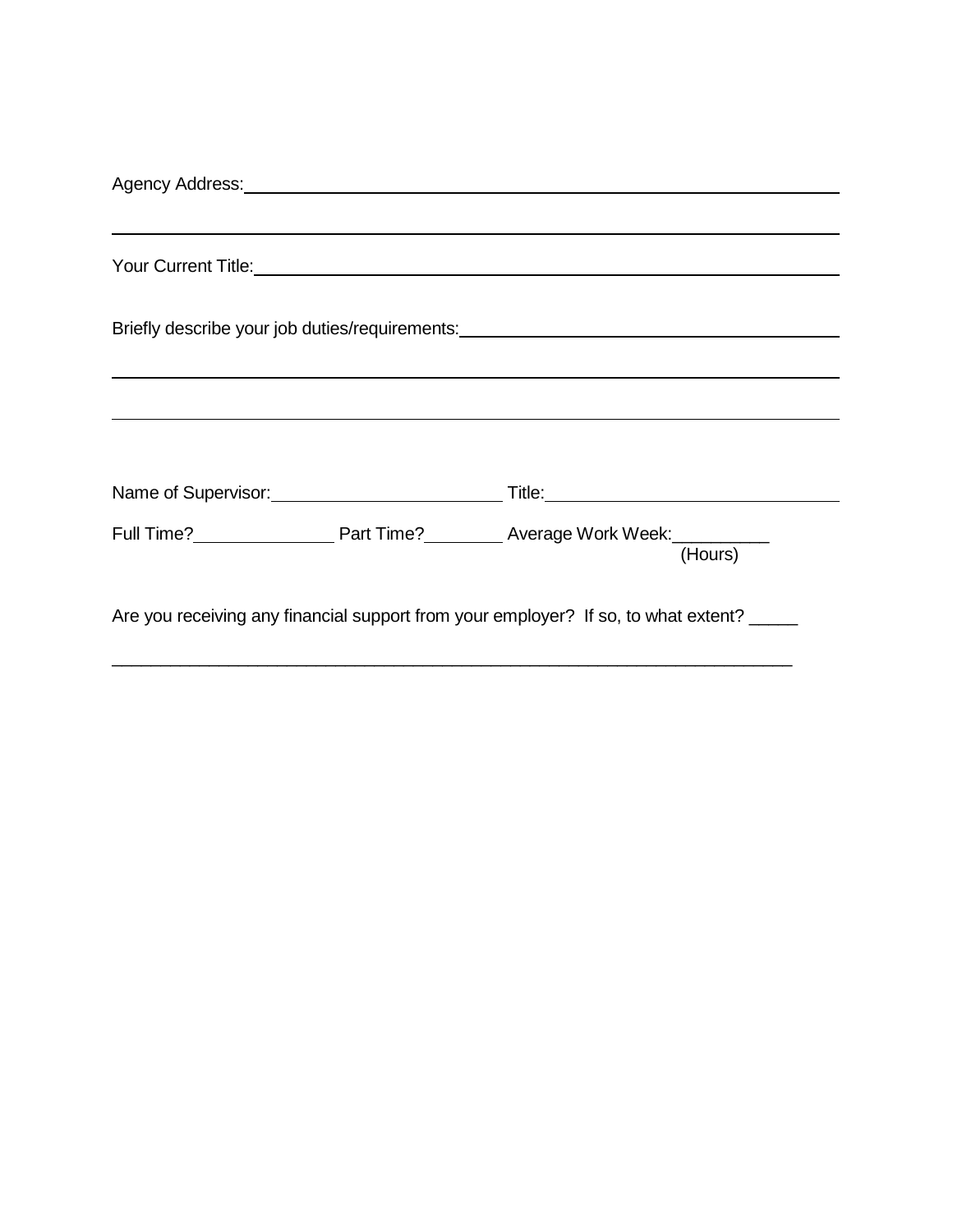#### **EXPERIENCE**

#### (Attach additional sheets if required)

Work Experience - (Firm, Position, Dates)

Activities - List Professional, school, and community activities

Teamwork Experience – include research and academic projects as well as varsity sports, extracurricular groups and clubs

Leadership Experience – include educational and civic experience since entering college

Scientific or Research Experience – include current and past projects, internships and positions of employment

Honors - List any special honors and awards either in or out of school.